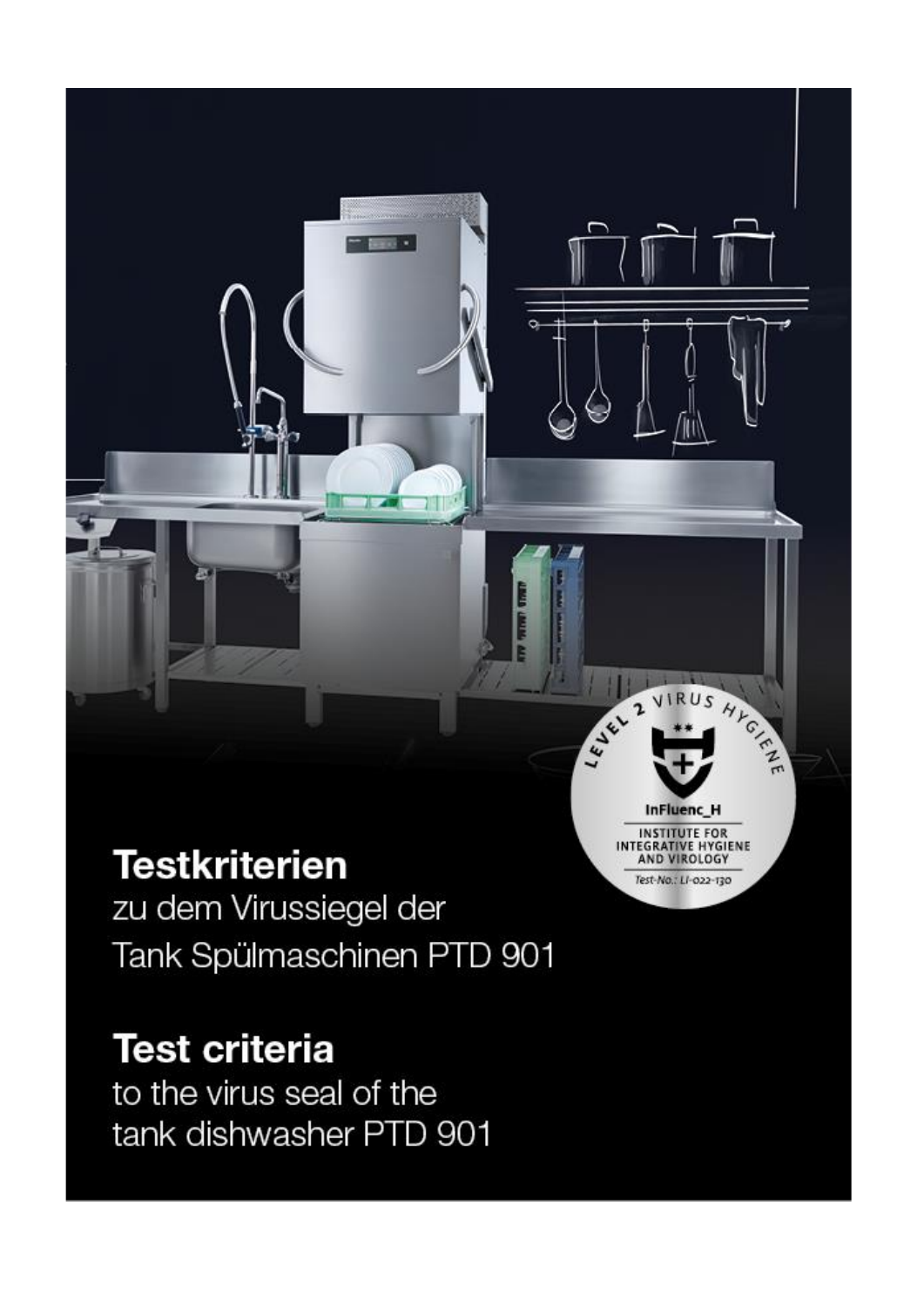## **Testkriterien zum Siegel "LEVEL 2 VIRUS HYGIENE"**

Geprüft von der Hochschule Albstadt-Sigmaringen und mit dem silbernen Hygienesiegel vom Institut für integrative Hygiene und Virologie – InFluenc\_H ausgezeichnet



#### **Testkriterien für das Virus-Siegel in Silber**

| <b>Prüfbericht vom:</b> | 09.03.2022          |
|-------------------------|---------------------|
| Prüfzeitraum:           | 20.01. - 09.03.2022 |
| Testgeräte:             | <b>PTD 901 ECO</b>  |

– exemplarisch für alle Gerätetypen der Baureihe PTD 901, die mit den geprüften Spülprogrammen 1, 2 und 3 (Konfiguration als Geschirrspüler) und mit den Produkten Miele ProCare Shine 10 A, Miele ProCare Shine 10 GC und dem Klarspülmittel Miele ProCare Shine 40 angewendet werden.

#### **Prüfung und Deklaration der Viruswirksamkeit:**

Zur Prüfung der Viruswirksamkeit wurden das europäische Modellvirus Vacciniavirus (MVA) stellvertretend für behüllte Viren sowie das murine Norovirus Stamm S99 (MNV) und Adenovirus Typ 5, Stamm Adenoid 75 untersucht. Die Prüfung erfolgt im zweistufigen Verfahren. Dies umfasst die Prüfung der grundsätzlichen Wirksamkeit im quantitativen Suspensionstest und die anschließende Prüfung unter praxisnahen Bedingungen als Grundlage für die Auslobung von Anwendungsbedingungen. Dieses Prüfverfahren ist national wie international etabliert**.**

#### **Prüfung / Durchführung des Verfahrens:**

Im praxisnahen Prüfverfahren wurden jeweils drei Bioindikatoren mit Adenoviren oder MVA sowie einer Schafblutanschmutzung kontaminiert. Die Prüfkörper wurden zusammen mit der entsprechenden Geschirrbeladung und mit einem Schmutzballast im entsprechenden Programm gespült. Es wurden dazu die jeweiligen Reiniger Miele ProCare Shine manuell dosiert. Nach dem jeweiligen Prüfprogramm wurden die Prüfkörper auf die verbleibende Restvirusmenge untersucht und der Reduktionsfaktor berechnet. Die Reduktion des Prüfvirus wurde dabei für die Prüfkörper separat bestimmt. Die Reduktion der Viren musste bei 4 von 5 Prüfläufe mindestens 4 Log-Stufen erreichen.

#### **Bewertung:**

Eine Reinigung in den Programmen 1, 2 und 3 mit den jeweiligen Reinigern Miele ProCare Shine 10 GC oder Miele ProCare Shine 10 A reduziert die Prüfviren MVA, MNV und Adenovirus Typ 5 um mindestens 99,9 %.

Damit wird die geforderte Reduktion von mehr als 4 logarithmischen Stufen erreicht.